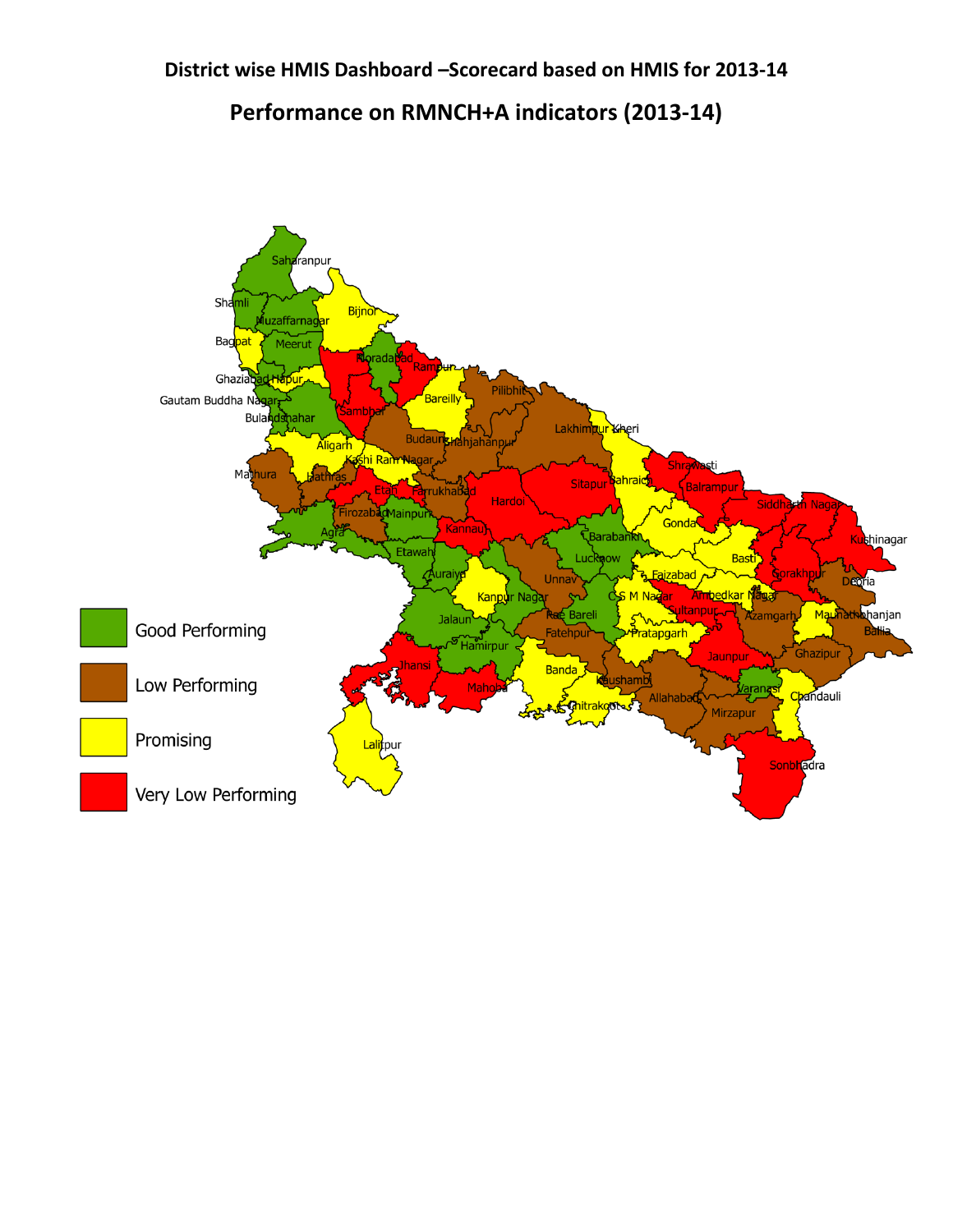## **District wise HMIS Dashboard –Scorecard based on HMIS for 2013-14**

| <b>Average Index values - Component wise (HMIS)</b> |                     |                      |                              |                   |                |                                          |  |  |
|-----------------------------------------------------|---------------------|----------------------|------------------------------|-------------------|----------------|------------------------------------------|--|--|
| <b>Uttar Pradesh- (Yr 2013-2014)</b>                |                     |                      |                              |                   |                |                                          |  |  |
| SN                                                  | <b>Blocks</b>       | <b>Overall Index</b> | 1. Reproductive age<br>group | 2. Pregnancy Care | 3. Child Birth | 4. Postnatal mother<br>and new born Care |  |  |
| 1                                                   | Agra                | 0.5143               | 0.6264                       | 0.6685            | 0.3382         | 0.3986                                   |  |  |
| $\overline{2}$                                      | Aligarh             | 0.4342               | 0.4088                       | 0.5232            | 0.3260         | 0.4252                                   |  |  |
| 3                                                   | Allahabad           | 0.3710               | 0.1621                       | 0.3693            | 0.4076         | 0.4761                                   |  |  |
| 4                                                   | Ambedkar Nagar      | 0.4110               | 0.2461                       | 0.5334            | 0.3223         | 0.4408                                   |  |  |
| 5                                                   | Auraiya             | 0.4821               | 0.5350                       | 0.5355            | 0.3575         | 0.4719                                   |  |  |
| 6                                                   | Azamgarh            | 0.3899               | 0.3559                       | 0.3168            | 0.4198         | 0.4655                                   |  |  |
| 7                                                   | <b>Bagpat</b>       | 0.4150               | 0.2952                       | 0.4111            | 0.3415         | 0.5349                                   |  |  |
| 8                                                   | <b>Bahraich</b>     | 0.3989               | 0.3216                       | 0.4279            | 0.4944         | 0.3588                                   |  |  |
| 9                                                   | <b>Ballia</b>       | 0.3853               | 0.2850                       | 0.4120            | 0.3954         | 0.4128                                   |  |  |
| 10                                                  | Balrampur           | 0.3444               | 0.3283                       | 0.3512            | 0.3505         | 0.3437                                   |  |  |
| 11                                                  | Banda               | 0.4280               | 0.3877                       | 0.4690            | 0.3973         | 0.4296                                   |  |  |
| 12                                                  | Barabanki           | 0.4659               | 0.3890                       | 0.5402            | 0.4808         | 0.4288                                   |  |  |
| 13                                                  | <b>Bareilly</b>     | 0.4128               | 0.3872                       | 0.4655            | 0.3090         | 0.4377                                   |  |  |
| 14                                                  | <b>Basti</b>        | 0.4022               | 0.2243                       | 0.4612            | 0.3099         | 0.5053                                   |  |  |
| 15                                                  | Bijnor              | 0.3977               | 0.3877                       | 0.3989            | 0.4141         | 0.3927                                   |  |  |
| 16                                                  | <b>Budaun</b>       | 0.3700               | 0.3036                       | 0.4708            | 0.3470         | 0.3228                                   |  |  |
| 17                                                  | Bulandshahar        | 0.4808               | 0.3654                       | 0.5218            | 0.4017         | 0.5564                                   |  |  |
| 18                                                  | C S M Nagar         | 0.4271               | 0.3150                       | 0.3070            | 0.4859         | 0.5792                                   |  |  |
| 19                                                  | Chandauli           | 0.4008               | 0.2757                       | 0.3718            | 0.4286         | 0.4882                                   |  |  |
| 20                                                  | Chitrakoot          | 0.4297               | 0.2258                       | 0.4814            | 0.5446         | 0.4313                                   |  |  |
| 21                                                  | Deoria              | 0.3884               | 0.3040                       | 0.3596            | 0.4377         | 0.4382                                   |  |  |
| 22                                                  | Etah                | 0.3294               | 0.2926                       | 0.3649            | 0.0975         | 0.4551                                   |  |  |
| 23                                                  | Etawah              | 0.4651               | 0.2667                       | 0.4893            | 0.5166         | 0.5290                                   |  |  |
| 24                                                  | Faizabad            | 0.4308               | 0.4376                       | 0.4172            | 0.3585         | 0.4838                                   |  |  |
| 25                                                  | Farrukhabad         | 0.3839               | 0.4055                       | 0.3740            | 0.3860         | 0.3796                                   |  |  |
| 26                                                  | Fatehpur            | 0.3828               | 0.3885                       | 0.4346            | 0.2582         | 0.4022                                   |  |  |
| 27                                                  | Firozabad           | 0.3808               | 0.3053                       | 0.4039            | 0.2957         | 0.4539                                   |  |  |
| 28                                                  | Gautam Buddha Nagar | 0.4631               | 0.4285                       | 0.4630            | 0.5499         | 0.4318                                   |  |  |
| 29                                                  | Ghaziabad           | 0.4487               | 0.3606                       | 0.4902            | 0.2086         | 0.6041                                   |  |  |
| 30                                                  | Ghazipur            | 0.3843               | 0.1830                       | 0.5983            | 0.3849         | 0.2907                                   |  |  |
| 31                                                  | Gonda               | 0.4061               | 0.5205                       | 0.4140            | 0.3961         | 0.3355                                   |  |  |
| 32                                                  | Gorakhpur           | 0.2760               | 0.2579                       | 0.1713            | 0.3387         | 0.3538                                   |  |  |
| 33                                                  | Hamirpur            | 0.4489               | 0.3082                       | 0.4411            | 0.5104         | 0.5041                                   |  |  |
| 34                                                  | Hapur               | 0.4232               | 0.3160                       | 0.4343            | 0.2942         | 0.5539                                   |  |  |
| 35                                                  | Hardoi              | 0.3527               | 0.3599                       | 0.3684            | 0.3751         | 0.3192                                   |  |  |
| 36                                                  | Hathras             | 0.3899               | 0.3446                       | 0.5313            | 0.2685         | 0.3485                                   |  |  |
| 37                                                  | Jalaun              | 0.4913               | 0.2897                       | 0.5876            | 0.4894         | 0.5171                                   |  |  |
| 38                                                  | Jaunpur             | 0.3507               | 0.1870                       | 0.4201            | 0.3880         | 0.3572                                   |  |  |
| 39                                                  | Jhansi              | 0.3615               | 0.2240                       | 0.3599            | 0.5376         | 0.3398                                   |  |  |
| 40                                                  | Jyotiba Phule Nagar | 0.3692               | 0.2324                       | 0.5060            | 0.2758         | 0.3707                                   |  |  |